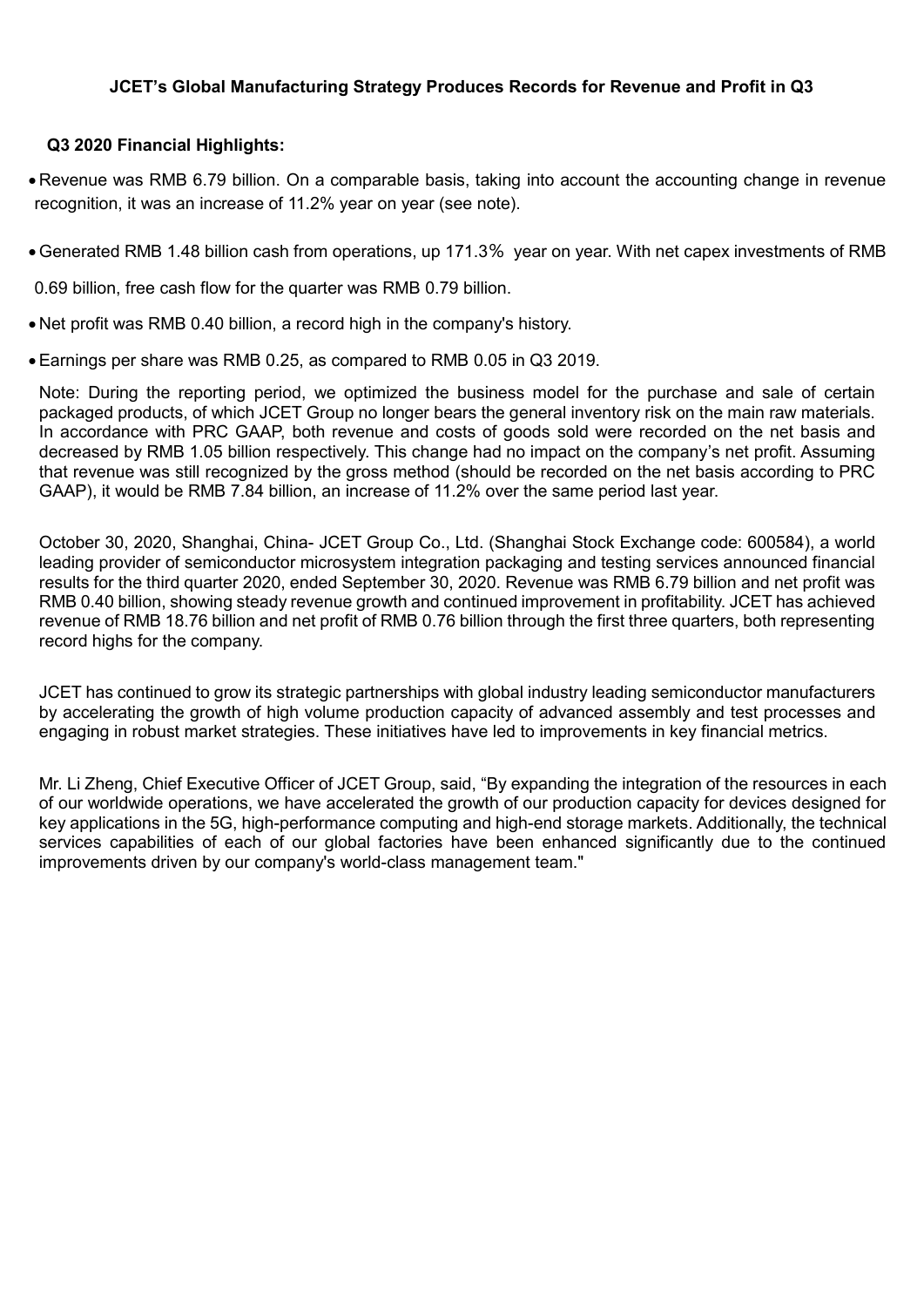Ms. Janet Chou, Chief Financial Officer of JCET Group, said, "With strong execution and operational discipline, JCET delivered record profit in the third quarter of 2020. We remain committed to driving profitable growth and cash generation. Given the improved liquidity position and healthier balance sheet, we will continue to invest in critical technologies to strengthen our core competencies."

-----------------------------------------------------------------------------------------------

## **About JCET Group:**

JCET Group is a leading global semiconductor system integration packaging and test provider, offering a full range of turnkey services that include semiconductor package integration design and characterization, R&D, wafer probe, wafer bumping, package assembly, final test and drop shipment to vendors around the world.

Our comprehensive portfolio covers a wide spectrum of semiconductor applications such as mobile, communication, compute, consumer, automotive and industry etc., through advanced wafer level packaging, 2.5D/3D, System-in-Packaging, and reliable flip chip and wire bonding technologies. JCET Group has two R&D centers in China and Korea, six manufacturing locations in China, Korea and Singapore, and sales centers around the world, providing close technology collaboration and efficient supply-chain manufacturing to customers in China and around the world.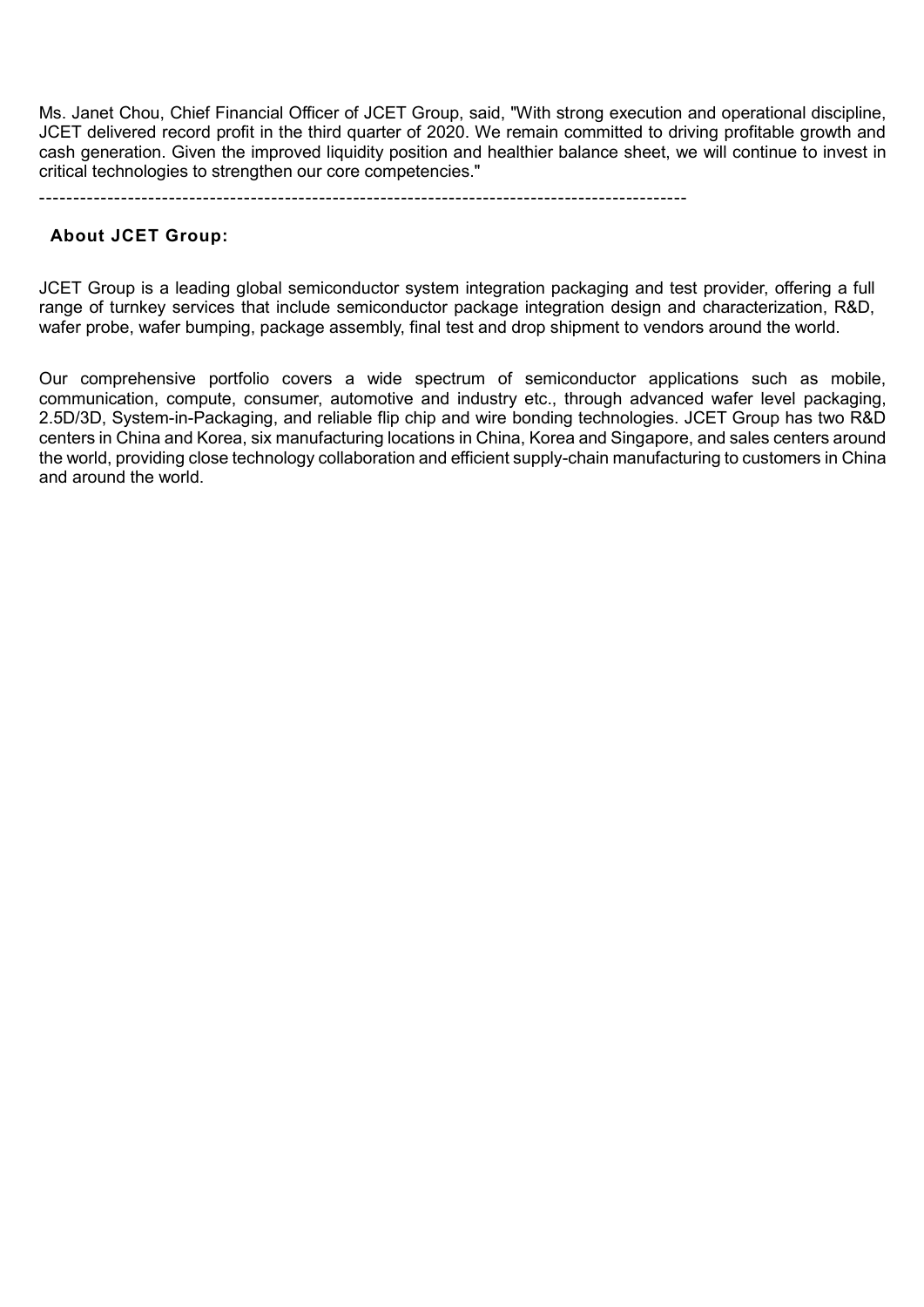|                                       |              | As of        |  |  |
|---------------------------------------|--------------|--------------|--|--|
| <b>ASSETS</b>                         | Sep 30, 2020 | Dec 31, 2019 |  |  |
| <b>Current assets</b>                 |              |              |  |  |
| Currency funds                        | 2,248        | 2,569        |  |  |
| Derivative financial assets           | 3            | 4            |  |  |
| Accounts receivable                   | 3,851        | 3,350        |  |  |
| Receivables financing                 | 85           | 68           |  |  |
| Prepayments                           | 201          | 188          |  |  |
| Other receivables                     | 11           | 11           |  |  |
| Inventories                           | 3,138        | 2,731        |  |  |
| Current portion of non-current assets | 56           | 137          |  |  |
| Other current assets                  | 194          | 501          |  |  |
| <b>Total current assets</b>           | 9,787        | 9,559        |  |  |
| <b>Non-current assets</b>             |              |              |  |  |
| Long-term receivables                 | 30           | 40           |  |  |
| Long-term equity investments          | 941          | 972          |  |  |
| Other equity investments              | 491          | 517          |  |  |
| Investment properties                 | 97           | 100          |  |  |
| Fixed assets                          | 17,970       | 17,799       |  |  |
| Construction in progress              | 1,176        | 1,664        |  |  |
| Intangible assets                     | 556          | 587          |  |  |
| Goodwill                              | 2,159        | 2,214        |  |  |
| Long-term prepaid expenses            | $\pmb{0}$    | $\mathbf{1}$ |  |  |
| Deferred tax assets                   | 124          | 128          |  |  |
| Other non-current assets              | $\mathbf{1}$ | $\mathbf{1}$ |  |  |
| <b>Total non-current assets</b>       | 23,545       | 24,023       |  |  |
| <b>Total assets</b>                   | 33,332       | 33,582       |  |  |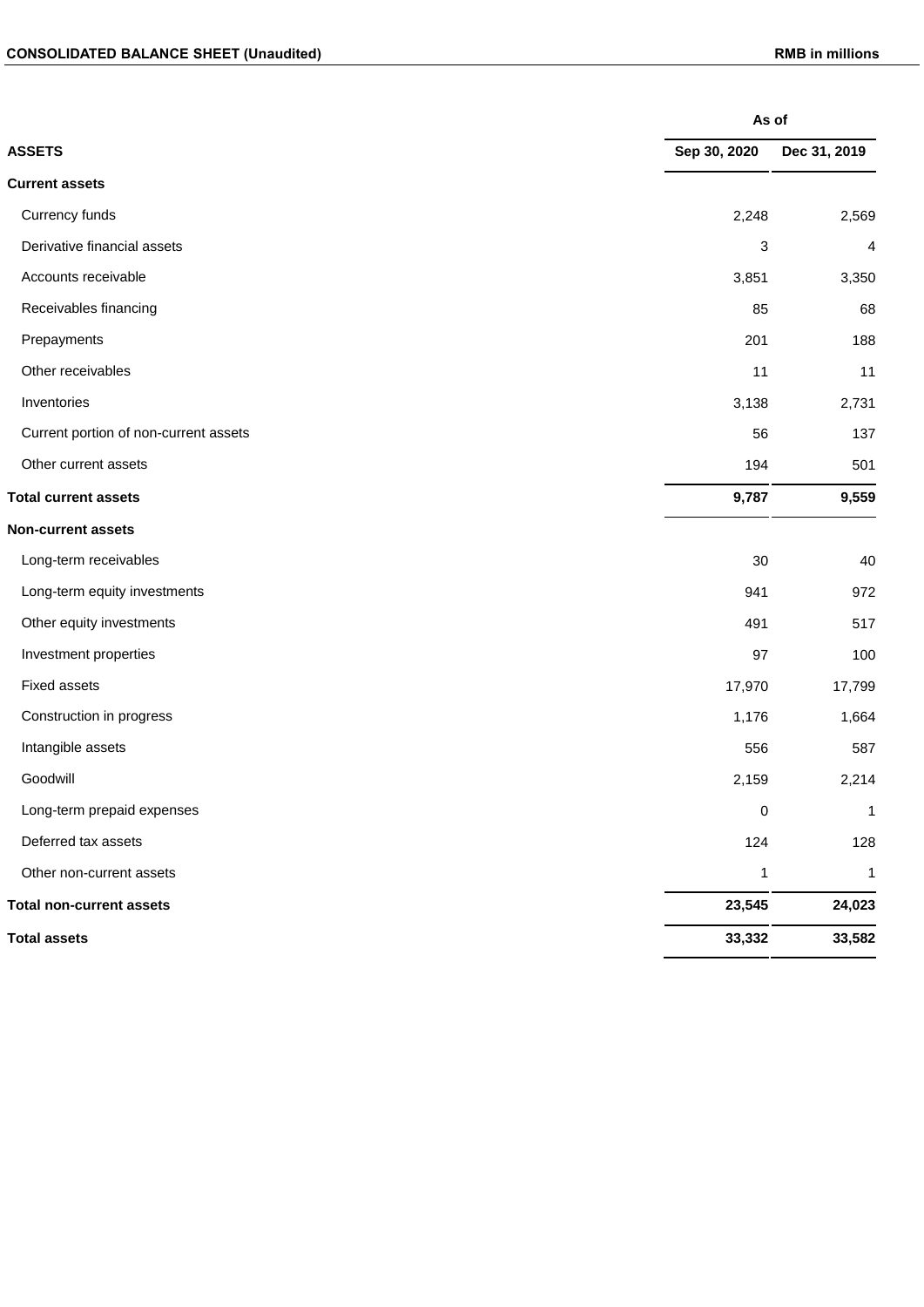|                                                   | As of        |              |
|---------------------------------------------------|--------------|--------------|
| <b>LIABILITIES AND EQUITY</b>                     | Sep 30, 2020 | Dec 31, 2019 |
| <b>Current liabilities</b>                        |              |              |
| Short-term borrowings                             | 5,797        | 9,098        |
| Derivative financial liabilities                  | 42           | 161          |
| Notes payable                                     | 487          | 958          |
| Accounts payable                                  | 5,212        | 4,618        |
| Receipts in advance                               | 0            | 113          |
| <b>Contract liabilities</b>                       | 30           | $\pmb{0}$    |
| Employee benefits payable                         | 777          | 586          |
| Taxes and surcharges payable                      | 116          | 53           |
| Other payables                                    | 217          | 235          |
| Current portion of long-term liabilities          | 2,510        | 1,827        |
| <b>Total current liabilities</b>                  | 15,188       | 17,649       |
| <b>Non-current liabilities</b>                    |              |              |
| Long-term borrowings                              | 2,680        | 1,585        |
| Bonds payable                                     | 1,022        | 0            |
| Long-term payables                                | 714          | 1,216        |
| Long-term employee benefits payable               | 2            | 1            |
| Deferred income                                   | 365          | 337          |
| Deferred tax liabilities                          | 158          | 156          |
| <b>Total non-current liabilities</b>              | 4,941        | 3,295        |
| <b>Total liabilities</b>                          | 20,129       | 20,944       |
| <b>Equity</b>                                     |              |              |
| Paid-in capital                                   | 1,603        | 1,603        |
| Surplus reserves                                  | 10,242       | 10,242       |
| Accumulated other comprehensive income            | 232          | 429          |
| Specialized reserves                              | 122          | 122          |
| Unappropriated profit                             | 994          | 231          |
| Total equity attributable to owners of the parent | 13,193       | 12,627       |
| Minority shareholders                             | 10           | 11           |
| <b>Total equity</b>                               | 13,203       | 12,638       |
| <b>Total liabilities and equity</b>               | 33,332       | 33,582       |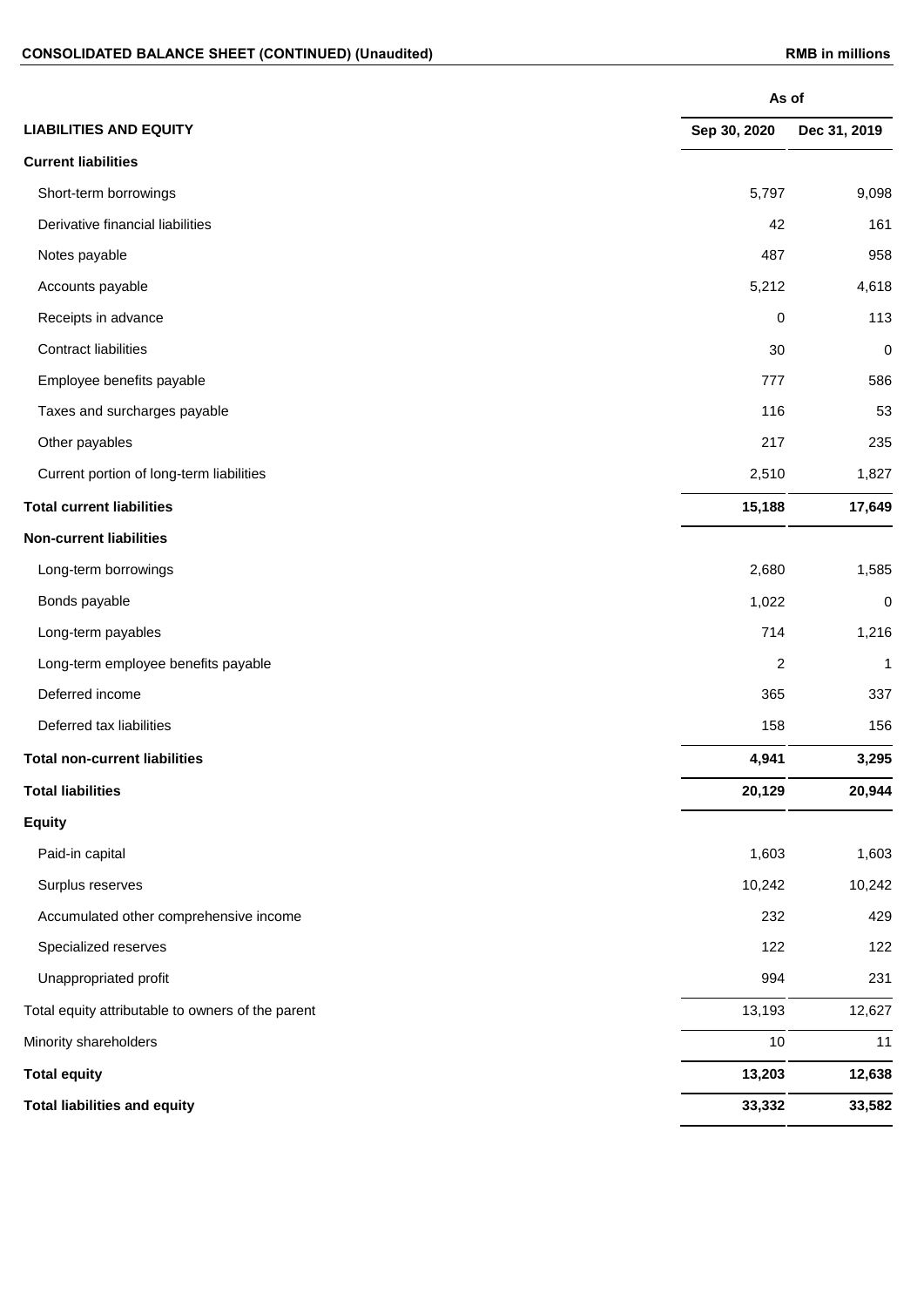## CONSOLIDATED INCOME STATEMENT (Unaudited) **RMB** in millions, except share data

|                                                                                  | Three months ended      |                | Nine months ended       |                  |
|----------------------------------------------------------------------------------|-------------------------|----------------|-------------------------|------------------|
|                                                                                  | Sep 30, 2020            | Sep 30, 2019   | Sep 30, 2020            | Sep 30, 2019     |
| Revenue                                                                          | 6,787                   | 7,047          | 18,763                  | 16,196           |
| Less: Cost of sales                                                              | 5,631                   | 6,209          | 15,863                  | 14,507           |
| Taxes and surcharges                                                             | 11                      | 9              | 28                      | 26               |
| Selling expenses                                                                 | 59                      | 71             | 175                     | 199              |
| Administrative expenses                                                          | 252                     | 265            | 687                     | 814              |
| Research and development expenses                                                | 277                     | 227            | 768                     | 576              |
| Finance expenses                                                                 | 179                     | 223            | 482                     | 657              |
| Including: Interest expenses                                                     | 131                     | 220            | 433                     | 589              |
| Interest income                                                                  | 12                      | $\overline{7}$ | 31                      | 20               |
| Add: Other income                                                                | 17                      | 31             | 97                      | 217              |
| Investment income / (loss)                                                       | (1)                     | 5              | (8)                     | 1                |
| Including: Income / (loss) from investments in                                   |                         |                |                         |                  |
| associates and joint ventures                                                    | (1)                     | 5              | (8)                     | $\boldsymbol{2}$ |
| Gain / (loss) on the net position hedging                                        | 6                       | 0              | 1                       | $\,0\,$          |
| Gain / (loss) on changes in fair value of financial assets                       | 28                      | 0              | 28                      | $\boldsymbol{0}$ |
| Credit impairment (loss is expressed by "-")                                     | (1)                     | 2              | (7)                     | (6)              |
| Asset impairment (loss is expressed by "-")                                      | 0                       | (1)            | (25)                    | (15)             |
| Gain / (loss) on disposal of assets                                              | 33                      | $\overline{7}$ | 42                      | 14               |
| <b>Operating profit / (loss)</b>                                                 | 460                     | 87             | 888                     | (372)            |
| Add: Non-operating income                                                        | 3                       | 0              | 3                       | 1                |
| Less: Non-operating expenses                                                     | 10                      | 0              | 18                      | 4                |
| Profit / (loss) before income taxes                                              | 453                     | 87             | 873                     | (375)            |
| Less: Income tax expenses                                                        | 55                      | 10             | 108                     | (194)            |
| Net profit / (loss)                                                              | 398                     | 77             | 765                     | (181)            |
| Classified by continuity of operations                                           |                         |                |                         |                  |
| Profit / (loss) from continuing operations                                       | 398                     | 77             | 765                     | (181)            |
| Classified by ownership                                                          |                         |                |                         |                  |
| Net profit / (loss) attributable to owners of the parent                         | 398                     | 77             | 764                     | (182)            |
| Net profit / (loss) attributable to minority shareholders                        | 0                       | 0              | 1                       | 1                |
| Add: Unappropriated profit at beginning of period                                | 598                     | (116)          | 231                     | 143              |
| Less: Other reductions                                                           | $\overline{\mathbf{c}}$ | 0              | $\overline{\mathbf{c}}$ | $\pmb{0}$        |
| Unappropriated profit at end of period (attributable to owners<br>of the parent) | 994                     | (39)           | 994                     | (39)             |
|                                                                                  |                         |                |                         |                  |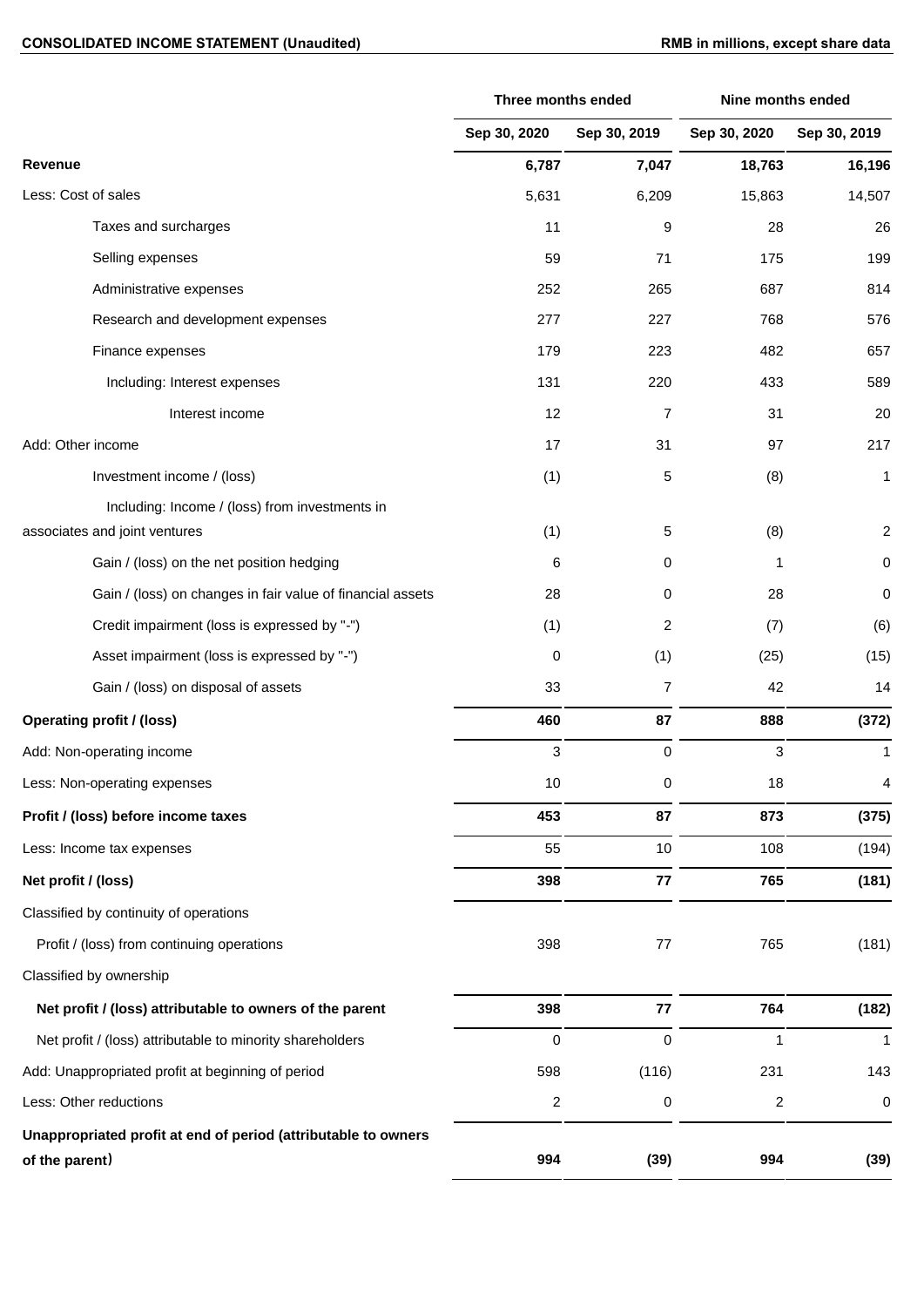|                                                               | Three months ended |              | <b>Nine months ended</b> |                |
|---------------------------------------------------------------|--------------------|--------------|--------------------------|----------------|
|                                                               | Sep 30, 2020       | Sep 30, 2019 | Sep 30, 2020             | Sep 30, 2019   |
| Other comprehensive income, net of tax                        | (354)              | 241          | (197)                    | 199            |
| Comprehensive income attributable to owners of the parent     | (354)              | 241          | (197)                    | 199            |
| Comprehensive income not be reclassified to profit or loss    | (10)               | $\mathbf 0$  | (10)                     | $\mathbf 0$    |
| Change in the fair value of other equity investments          | (10)               | 0            | (10)                     | 0              |
| Comprehensive income to be reclassified to profit or loss     | (344)              | 241          | (187)                    | 199            |
| Comprehensive income using the equity method                  | 0                  | 0            | 0                        | $\pmb{0}$      |
| Cash flow hedge reserve                                       | (1)                | (1)          | 1                        | $\overline{4}$ |
| Exchange differences of foreign currency financial statements | (343)              | 242          | (188)                    | 195            |
| <b>Total comprehensive income</b>                             | 42                 | 318          | 567                      | 18             |
| Including:                                                    |                    |              |                          |                |
| Total comprehensive income attributable to owners of the      |                    |              |                          |                |
| parent                                                        | 42                 | 318          | 566                      | 17             |
| Total comprehensive income attributable to minority           |                    |              |                          |                |
| shareholders                                                  | 0                  | 0            | 1                        | 1              |
| <b>Earnings per share</b>                                     |                    |              |                          |                |
| Basic earnings per share                                      | 0.25               | 0.05         | 0.48                     | (0.11)         |
| Diluted earnings per share                                    | 0.25               | 0.05         | 0.48                     | (0.11)         |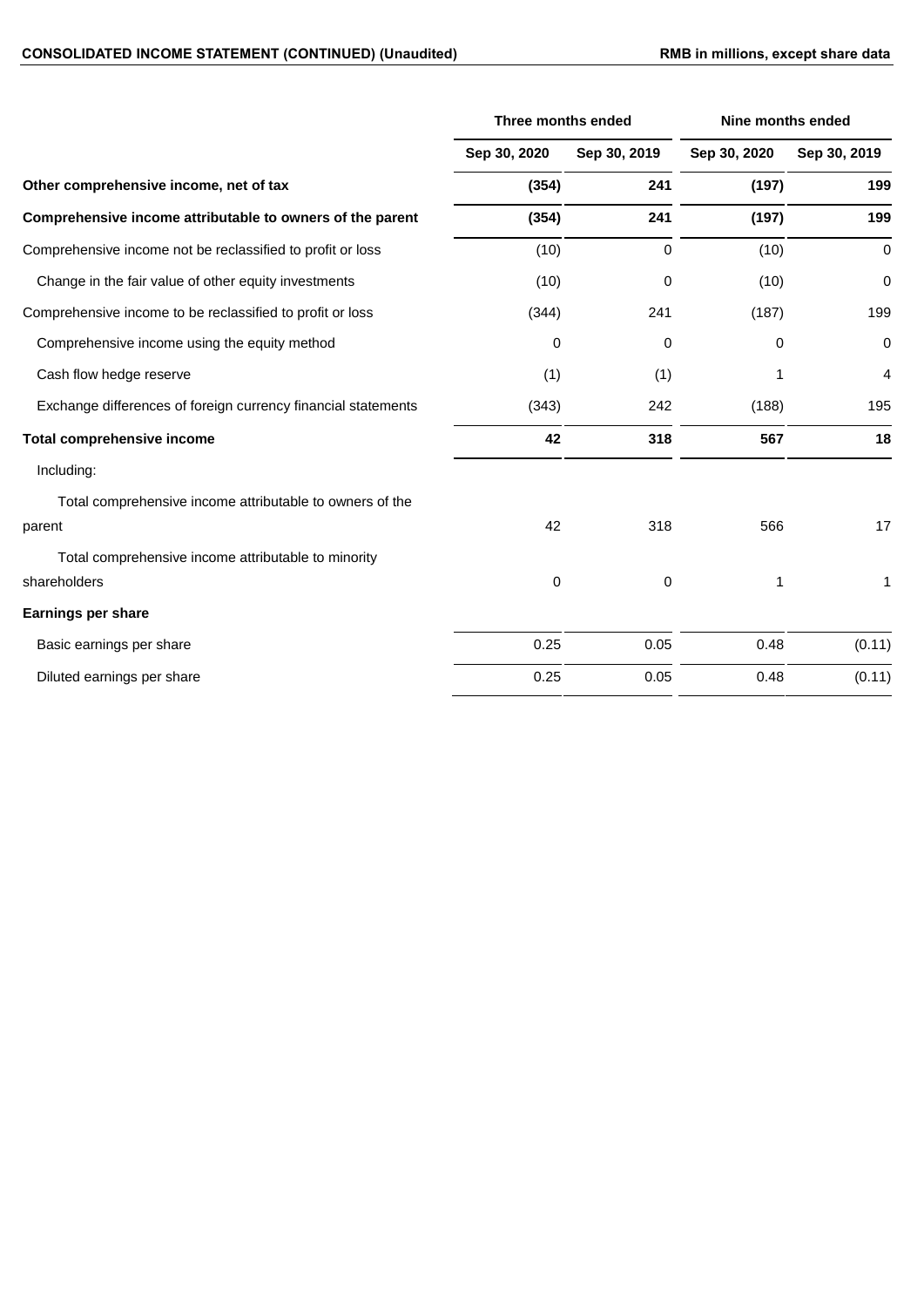## CONSOLIDATED CASH FLOW STATEMENT (Unaudited) **RMB** in millions

|                                                                    | Three months ended |                | <b>Nine months ended</b> |                |
|--------------------------------------------------------------------|--------------------|----------------|--------------------------|----------------|
|                                                                    | Sep 30, 2020       | Sep 30, 2019   | Sep 30, 2020             | Sep 30, 2019   |
| <b>CASH FLOWS FROM OPERATING ACTIVITIES</b>                        |                    |                |                          |                |
| Cash receipts from the sale of goods and the rendering of services | 6,468              | 6,695          | 19.360                   | 16,651         |
| Receipts of taxes and surcharges refunds                           | 105                | 139            | 528                      | 297            |
| Other cash receipts relating to operating activities               | 244                | 69             | 767                      | 277            |
| Total cash inflows from operating activities                       | 6,817              | 6,903          | 20,655                   | 17,225         |
| Cash payments for goods and services                               | 4,241              | 5,200          | 13,584                   | 12,376         |
| Cash payments to and on behalf of employees                        | 856                | 911            | 2,644                    | 2,699          |
| Payments of all types of taxes and surcharges                      | 81                 | 173            | 313                      | 411            |
| Other cash payments relating to operating activities               | 159                | 74             | 482                      | 377            |
| Total cash outflows from operating activities                      | 5,337              | 6,358          | 17,023                   | 15,863         |
| Net cash flows from operating activities                           | 1,480              | 545            | 3,632                    | 1,362          |
| <b>CASH FLOWS FROM INVESTING ACTIVITIES</b>                        |                    |                |                          |                |
| Cash receipts from returns of investments                          | 6                  | 37             | 6                        | 103            |
| Cash receipts from investment income                               | 0                  | $\overline{c}$ | 0                        | $\overline{c}$ |
| Net cash receipts from disposal of fixed assets, intangible assets |                    |                |                          |                |
| and other long-term assets                                         | 38                 | 30             | 65                       | 45             |
| Other cash receipts relating to investing activities               | 0                  | 0              | 0                        | 20             |
| Total cash inflows from investing activities                       | 44                 | 69             | 71                       | 170            |
| Cash payments to acquire fixed assets, intangible assets and other |                    |                |                          |                |
| long-term assets                                                   | 726                | 627            | 2,062                    | 2,157          |
| Total cash outflows from investing activities                      | 726                | 627            | 2,062                    | 2,157          |
| Net cash flows from investing activities                           | (682)              | (558)          | (1,991)                  | (1,987)        |